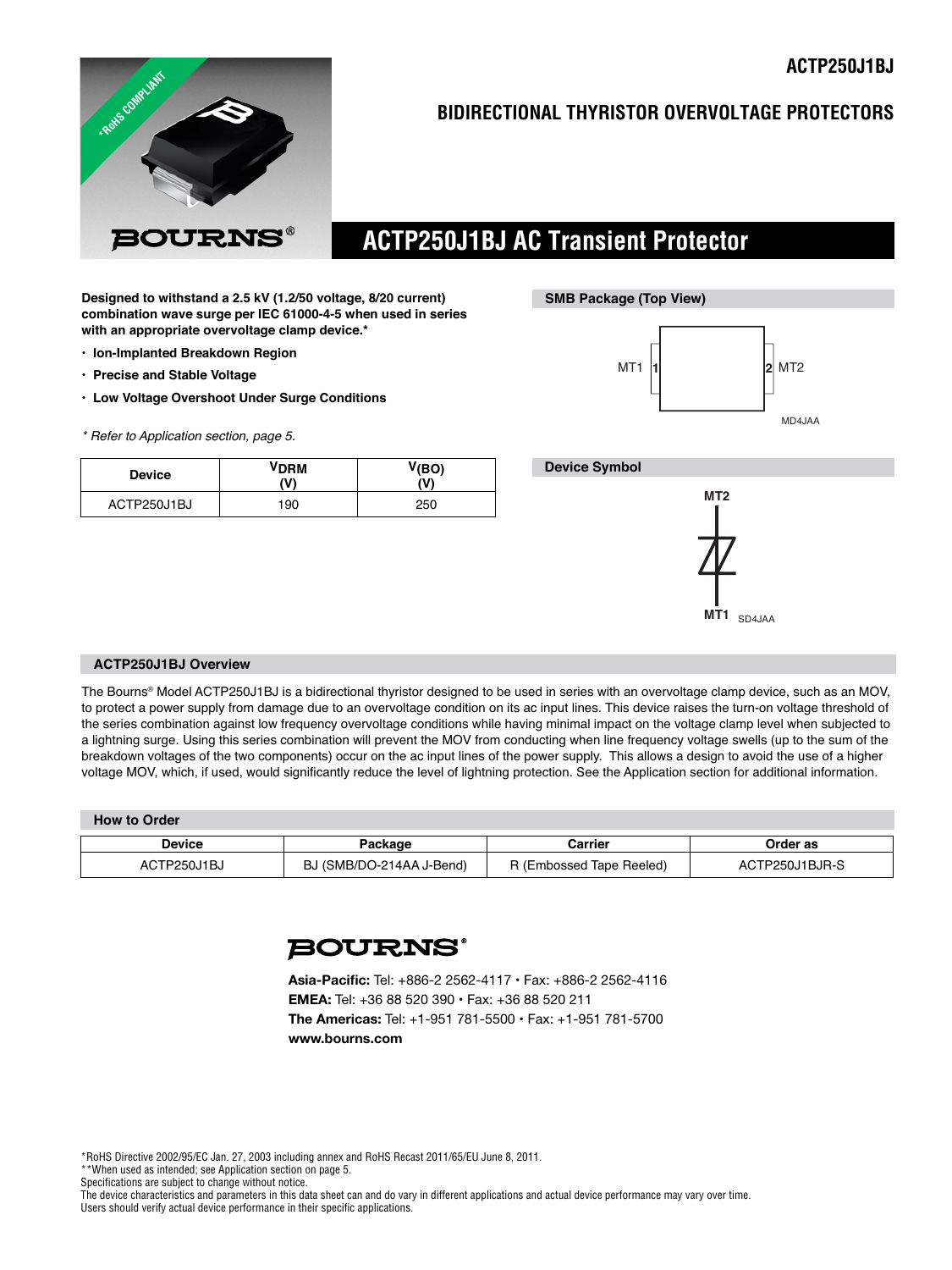# **BOURNS®**

### Absolute Maximum Ratings, T<sub>A</sub> = 25 °C (Unless Otherwise Noted)

| Rating                                                                                                                                         | Symbol           | Value           | Unit      |
|------------------------------------------------------------------------------------------------------------------------------------------------|------------------|-----------------|-----------|
| Repetitive peak off-state voltage                                                                                                              | V <sub>DRM</sub> | ±190            |           |
| Non-repetitive peak on-state pulse current (see Notes 1,2 and 3)<br>8/20 (IEC 61000-4-5, combination wave generator, 1.2/50 voltage waveshape) | <b>IPPSM</b>     | 1000            |           |
| Initial rate of rise of on-state current, Linear current ramp, Maximum ramp value <50 A                                                        | $di$ ⊤/dt        | 800             | $A/\mu s$ |
| Junction temperature                                                                                                                           |                  | $-40$ to $+150$ | °C        |
| Storage temperature range                                                                                                                      | <sup>I</sup> sta | $-65$ to $+150$ | °C        |

NOTES:

- 1. Initially, the device must be in thermal equilibrium with  $T_J = 25 \text{ °C}$ .
- 2. These non-repetitive rated currents are peak values of either polarity. The surge may be repeated after the device returns to its initial conditions.
- 3. When used as intended; see Application section on page 5.

## Electrical Characteristics, T<sub>A</sub> = 25 °C (Unless Otherwise Noted)

| <b>Parameter</b> |                                      | <b>Test Conditions</b>                                                                                                                                                             |                                | Min. | Typ. | Max.       | <b>Unit</b> |
|------------------|--------------------------------------|------------------------------------------------------------------------------------------------------------------------------------------------------------------------------------|--------------------------------|------|------|------------|-------------|
| <b>IDRM</b>      | Repetitive peak off-state<br>current | $V_D = \pm V_{DBM}$                                                                                                                                                                | $T_A = 25 °C$<br>$T_A = 85 °C$ |      |      | ± 5<br>±10 | μA          |
| V(BO)            | AC breakover voltage                 | $dv/dt = \pm 250$ V/ms, $R_{\text{SOURCE}} = 300$ ohms                                                                                                                             |                                |      |      | ±250       | v           |
| V(BO)            | Ramp breakover voltage               | $dv/dt \leq \pm 1000$ V/ $\mu$ s, Linear voltage ramp,<br>Maximum ramp value = $\pm 500$ V<br>$di/dt = \pm 20$ A/ $\mu$ s, Linear current ramp,<br>Maximum ramp value = $\pm$ 10 A |                                |      |      | ±263       | v           |
| I(BO)            | Breakover current                    | $dv/dt = \pm 250$ V/ms, RSOURCF = 300 ohms                                                                                                                                         |                                |      |      | ±600       | mA          |
| ŀн               | Holding current                      | $I_T = \pm 5$ A, di/dt = $\pm 30$ mA/ms                                                                                                                                            |                                | ±20  |      |            | mA          |
| ID.              | Off-state current                    | $V_D = \pm 50 V$                                                                                                                                                                   | $T_A = 85 °C$                  |      |      | ±10        | μA          |
| $C_{\text{off}}$ | Off-state capacitance                | f = 1 MHz, $V_{d}$ = 1 Vrms, $V_{D}$ = 0                                                                                                                                           |                                |      | 105  | 125        | рF          |

### **Thermal Characteristics**

|                 | Parameter                               | <b>Test Conditions</b>                                                   | Min. | Tvp. | Max. | Unit |
|-----------------|-----------------------------------------|--------------------------------------------------------------------------|------|------|------|------|
| $R_{\theta}$ JA | Junction to free air thermal resistance | EIA/JESD51-2 PCB, $I_T = I_{TSM(1000)}$ ,<br>$T_A = 25$ °C, (see Note 4) |      |      | 90   | °C/W |

NOTE 4: EIA/JESD51-2 environment and PCB has standard footprint dimensions connected with 5 A rated printed wiring track widths.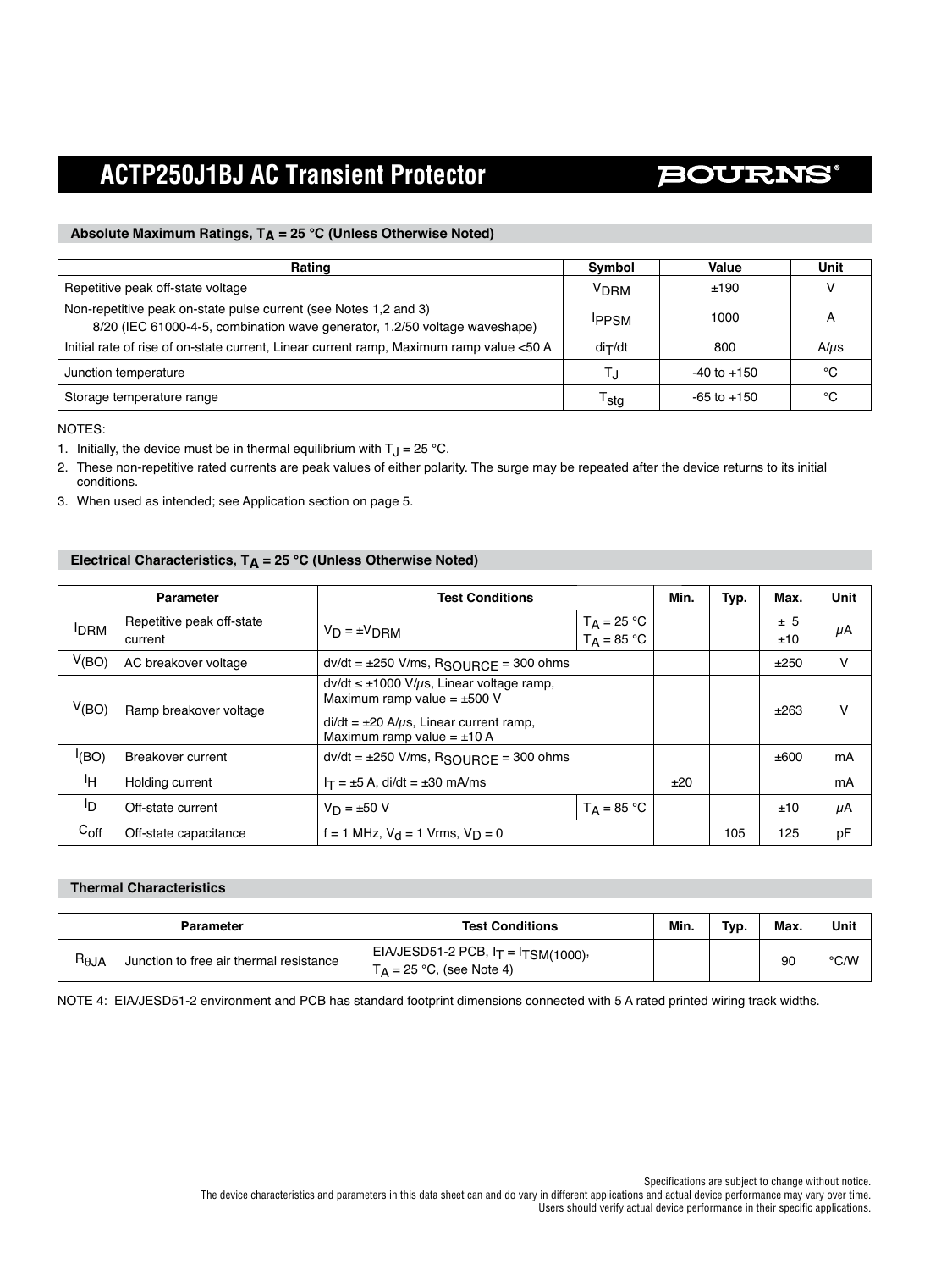## **BOURNS®**

**Parameter Measurement Information**



**Figure 1. Voltage-Current Characteristic for Terminals 1-2 All Measurements are Referenced to Terminal 2**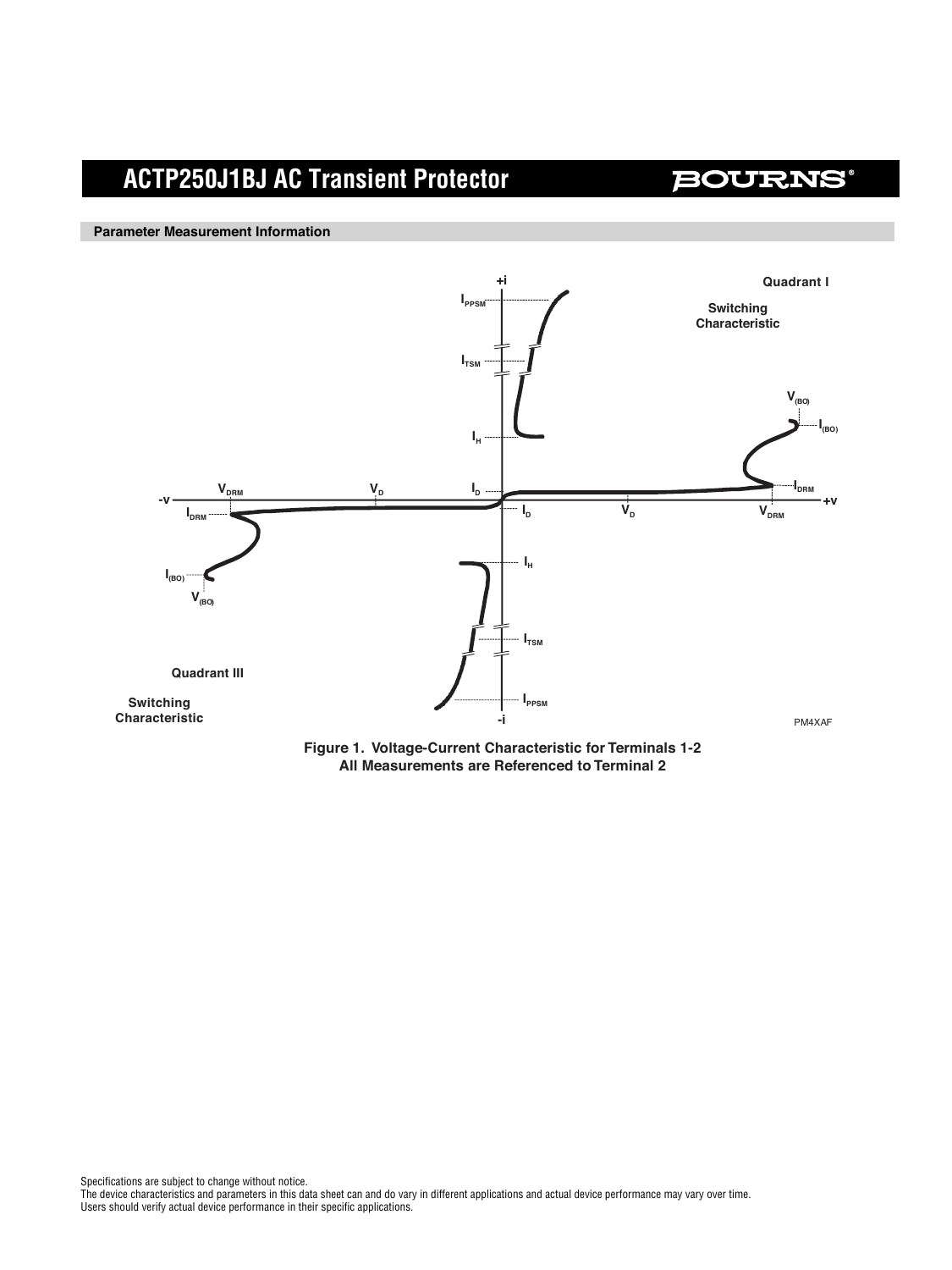## **BOURNS®**

#### **Typical Characteristics**



**Rating and Thermal Information**





**TA(MIN) - Minimum Ambient Temperature - °C**

Specifications are subject to change without notice.

The device characteristics and parameters in this data sheet can and do vary in different applications and actual device performance may vary over time. Users should verify actual device performance in their specific applications.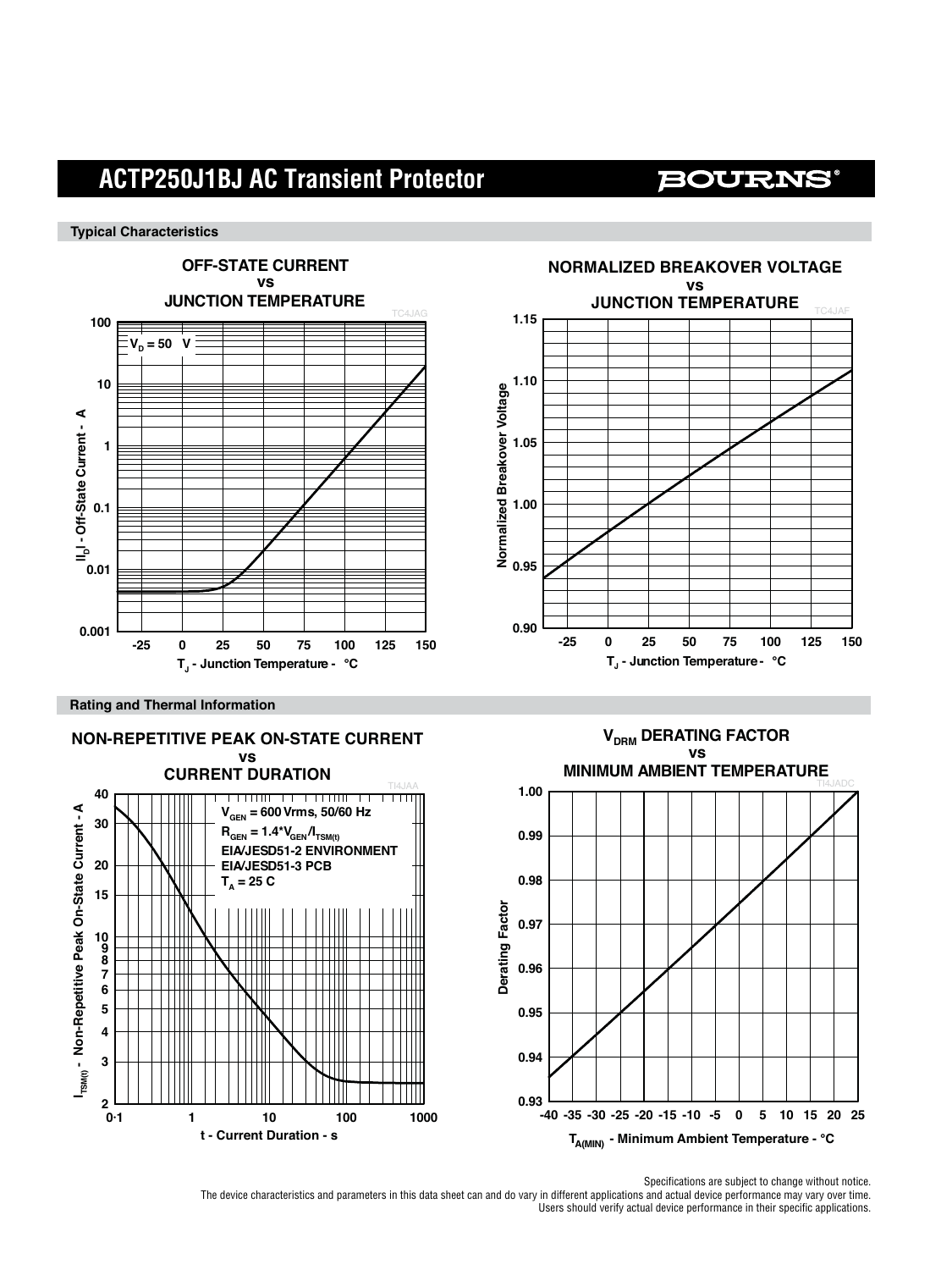**BOURNS** 

### **APPLICATION INFORMATION**

#### **Enhancing the Performance of an MOV**

In many applications, an offline Switch Mode Power Supply (SMPS) is subjected to possible damage from indirect lightning strikes, switching transients, line voltage swells and other overvoltage conditions. Metal Oxide Varistors (MOVs) are often used to provide protection against lightning and other short duration transients. However, an MOV can be easily overstressed by a power line voltage swell due to the low frequency characteristic of this overvoltage condition. To alleviate this problem, the Model ACTP250J1BJ bidirectional transient protector can be placed in series with the MOV so that it does not conduct during AC line voltage swells up to a specific voltage level while allowing the series combination to clamp at voltage levels just above the MOV clamp voltage during a lightning transient.

For example, say we have an offline SMPS that is designed to operate at a maximum line voltage of 260 Vrms and a 275 Vrms MOV is being used to provide protection against a lightning surge with a peak voltage of 2.5 kV per IEC 61000-4-5 (1.2/50 μs voltage, 8/20 μs current combination wave). If we would also like to prevent the MOV from being damaged by a line voltage swell as high as 400 Vrms (566 Vpeak), we can use a Model ACTP250J1B1 protector in series with the MOV (as shown in Figure 1 below). At 25 °C, this combination has a minimum breakdown voltage of 577 V (387 + 190 = 577), where 387 V is V<sub>BD</sub> of the 275 V<sub>RMS</sub> MOV, and 190 V is the V<sub>DRM</sub> of the Model ACTP250J1BJ, guaranteeing that it will not operate at a line voltage that is < 400 Vrms.



*Figure 1. MOV/ACTP250J1BJ AC Line Protection*

Adding the Model ACTP250J1BJ device in series with the MOV generates only a small increase in the clamp level. Figure 2 below shows the clamp voltage level of the MOV alone and the MOV/ACTP series combination for a 2.5 kV 1.2/50, 8/20 μs combination wave surge. Note that the Model ACTP250J1BJ device only adds a few volts to the MOV clamp voltage.

The waveforms in Figure 3 show that the series combination does not clamp the voltage waveform or conduct current when subjected to a 400 Vrms line voltage.





 *when Subjected to a 400 Vrms Line Voltage*

In conclusion, adding the Model ACTP250J1B1 in series with the MOV reduces the MOV's susceptibility to damage from a line voltage swell while having a minimal impact on the lightning protection performance of the design.

Specifications are subject to change without notice.

The device characteristics and parameters in this data sheet can and do vary in different applications and actual device performance may vary over time. Users should verify actual device performance in their specific applications.